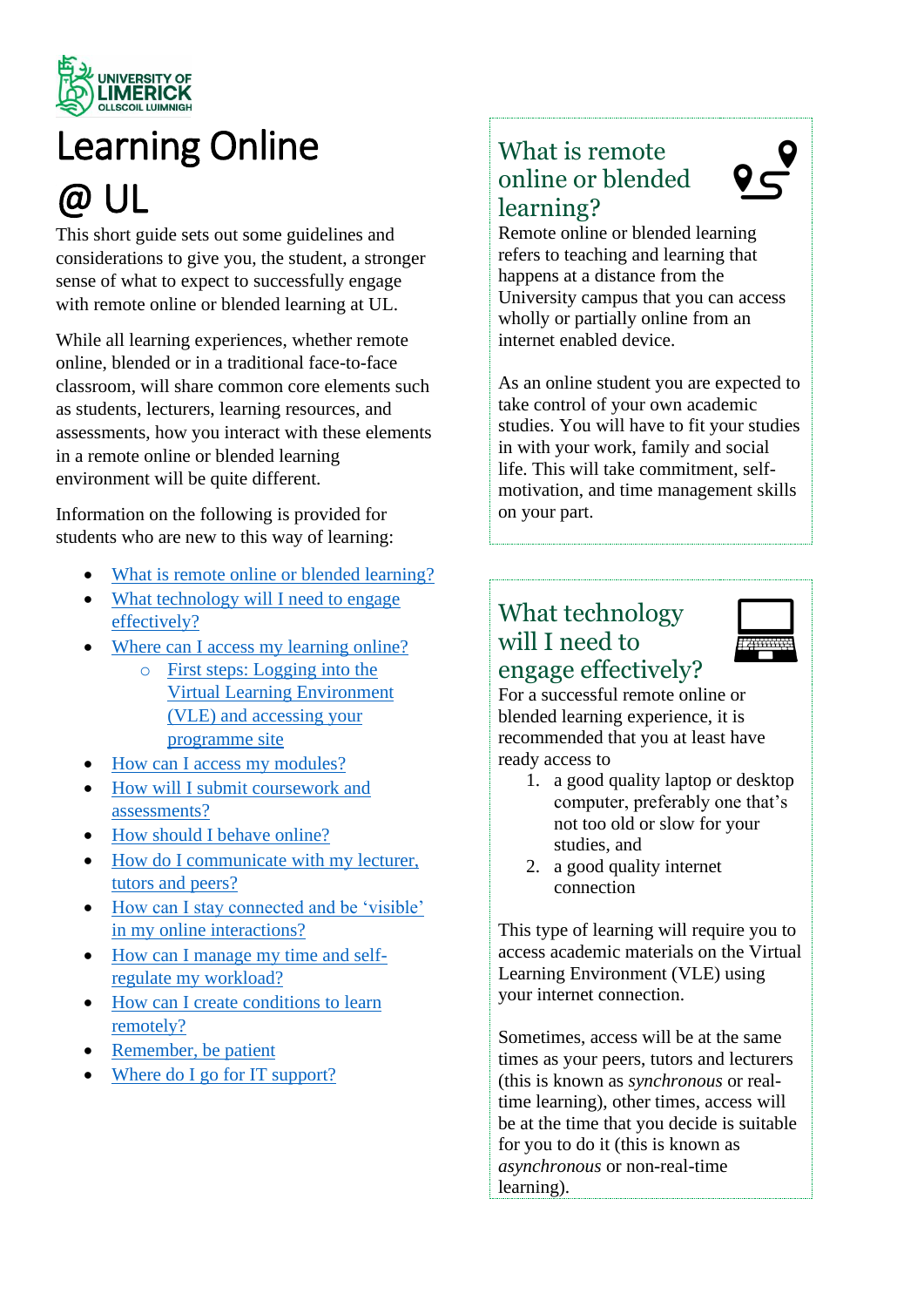

You may need to download study materials and resources from the VLE onto your own device, meaning that you will need adequate storage space to accommodate this on the device you plan to use.

## <span id="page-1-0"></span>Where can I access my learning online?



Your online learning at UL will be hosted on a Virtual Learning Environment (VLE) - either Sulis or Moodle. Information and resources about your programme and modules will be available to you on the VLE. It's also a good idea to check your student email regularly once you have set it up.

#### <span id="page-1-1"></span>First steps: Logging into the VLE and accessing your programme site

You will be given instructions on how to log into your VLE. When you log in for the first time, you will see a *Programme Site* representing your chosen programme of study. Navigate to this site firstly upon your initial login. Take your time to browse it and read it carefully and thoroughly. Take this early opportunity to update your VLE profile, perhaps add a profile picture and a few sentences about yourself to let your peers know about you. Your Programme Site will also contain helpful resources to inform you how to update your VLE preferences including time zone, language, and email notifications.

When you log in the first time, remember that your programme director or lecturers may not be there at the exact same time to immediately welcome you - as they would be in a traditional faceto-face classroom setting. Therefore, it

is important that you thoroughly navigate the Programme Site and any *Module Sites* you have access to (you will only be able to access your Module Sites after you complete registration – follow [registration guidelines here\)](https://www.ul.ie/academic-registry/current-students/registration). Use this time to familiarise yourself with the way your remote online or blended learning environment is set up and structured so that you can get started straight away on the correct footing.

On a weekly basis, you will be expected to devote a number of hours to the programme you have chosen to study. Your lecturers will guide you on their expectations on effort required within their modules.

## How can I access my modules?



To access your *Module Sites* on the VLE, you will need to complete registration as instructed by Academic Registry. Follow [registration guidelines here.](https://www.ul.ie/academic-registry/current-students/registration)

Once you have successfully registered you will be able to gain access to them on the VLE. Shortly after registering, log back into the VLE and check that your modules are all listed and accessible to you.

Explore them to familiarise yourself with the structure and navigation of each and to find out as much as you can. Remember your modules may not be identical to one another, they may look, feel and operate differently. This is at the discretion of your lecturers so take time to acclimatise yourself to each module.

In the first instance, seek out:

• Opportunities to introduce yourself – lecturers may ask you and your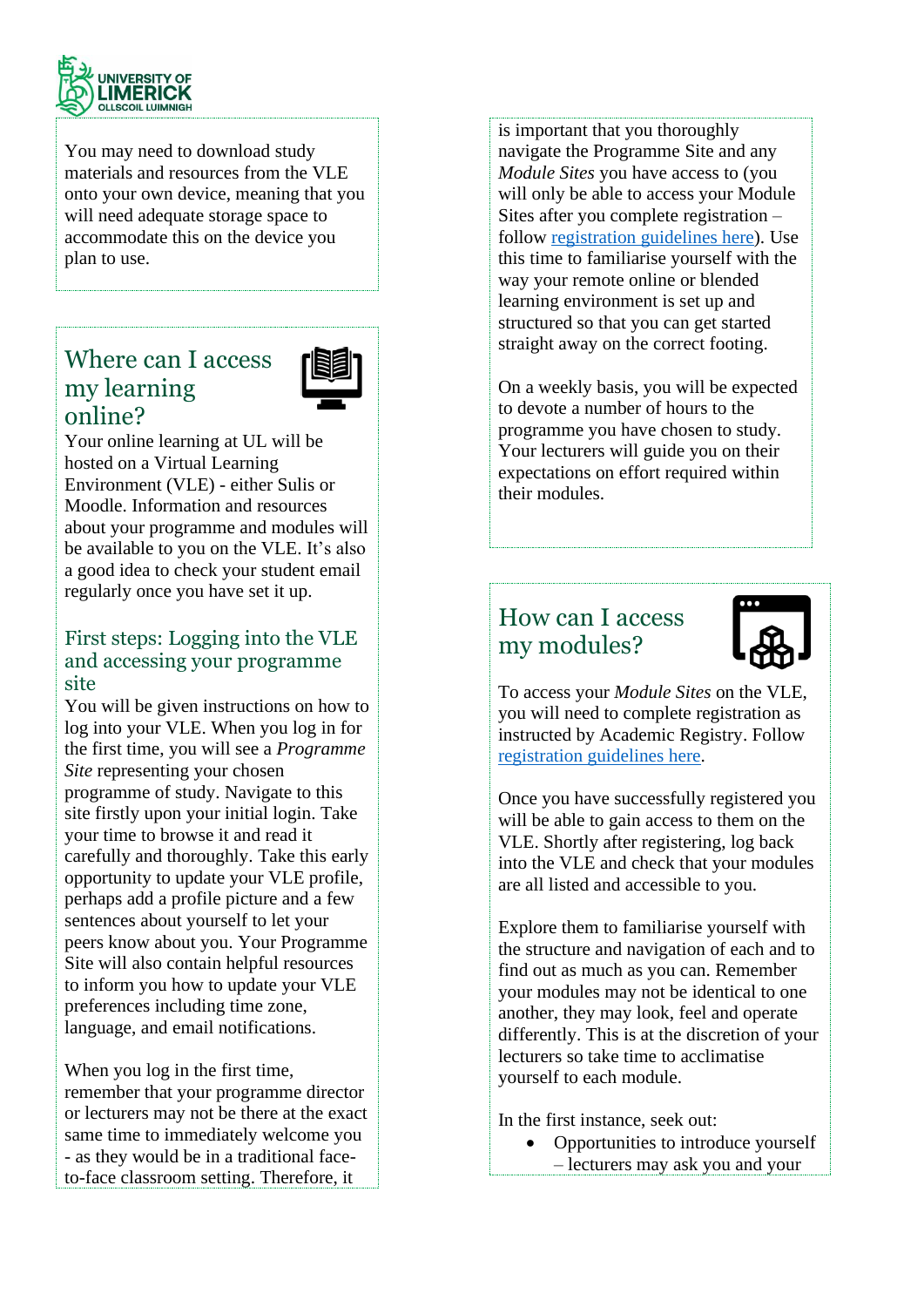

peers to post to a discussion forum to introduce yourselves.

- Information about each module the module and assessment outlines, assessment due dates, schedule of activities, etc.
- The structure of each module modules may be broken down and sequenced in a weekly or topicsbased structure i.e. Week 1, Week 2, etc; or, Topic 1: The Cell, Topic 2: The Nucleus, etc.
- The elements that comprise each week or topic – discover what learning resources and materials will be available to you, if online or face-to-face classes are scheduled, how you will communicate with your peers, the individual and/or group activities you will engage in, etc.
- What your lecturer's preferred means of communication with them is - some prefer to communicate using a discussion forum or chat message on the VLE Module Site, others may prefer communication by email.

## <span id="page-2-2"></span><span id="page-2-0"></span>How will I submit coursework and assessments?



As mentioned above, one of the first things to do when you access your module sites on the VLE is to look for an assessment outline – if there is not a standalone one available, it may be contained in the module outline.

It will provide you with clear information about when coursework and assessments will be issued, due for submission by, etc. The coursework and assessments you are asked to undertake will contribute towards your final grade for your module. It is important to familiarise yourself with all

coursework and assessment requirements as they are described.

The type of online coursework and assessments you engage with on each module will be at the discretion of the lecturers and may vary somewhat from module to module. However, you will submit most if not all of your coursework and assessments to dedicated submission areas on your VLE module sites.

For legitimate reasons, if you foresee yourself being unable to submit coursework or an assignment at the date or time designated to do so, or if there is another legitimate reason impeding your ability to submit your work, you should contact the lecturer as soon as possible to let them know, using their available contact information.



Sometimes, your lecturer may refer to online coursework, and sometimes assessments, as *E-tivities*.

## <span id="page-2-3"></span><span id="page-2-1"></span>How should I behave online?



As a student, it's important to recognise that your remote online or blended learning environment is a space for academic studies. In a similar way to your studies in a traditional face-to-face classroom, respectful and appropriate behaviours are expected when you communicate with your peers and lecturers online, be that in discussion forums, live chats, audio or video-based environments, etc.

On your Programme site, you should find a [code of online etiquette \('Netiquette'\)](https://sulis.ul.ie/access/content/public/Netiquette.pdf) that all UL students are expected to follow. You should read these guidelines in full and follow them in your online engagements with others.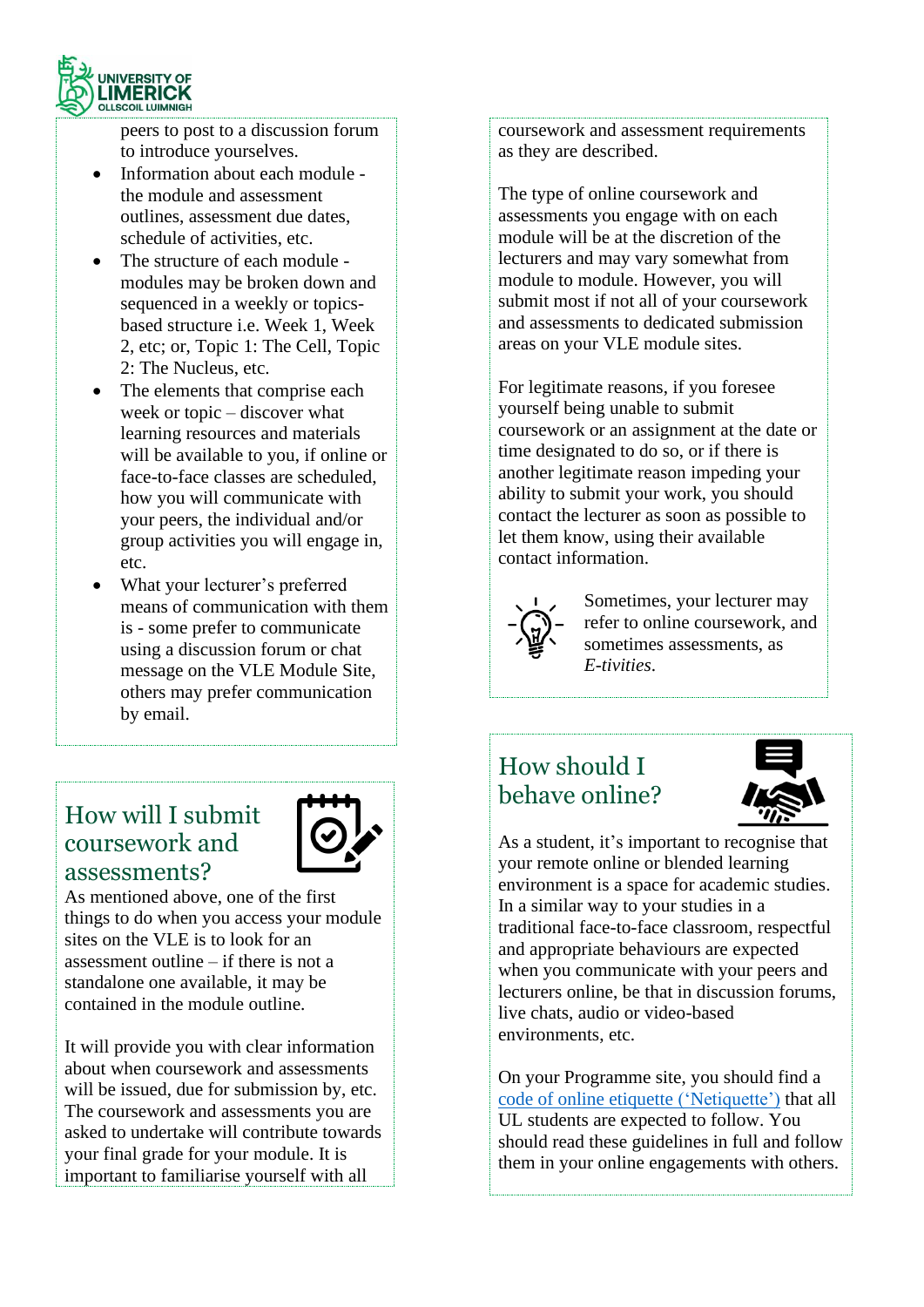

Here's a snapshot of some general guidelines to ensure respectful, polite and knowledgeable online communications between you, your peers, tutors, and lecturers:

• Treat others as you would like to be treated behave respectfully, use appropriate language, and acknowledge other people's privacy interests.

• Avoid writing in all capital letters AS IT CAN BE INTERPRETTED AS SHOUTING. • Don't use text-speak, abbreviations, slang or foul language.

• Do a spelling and grammar check before posting.

• Be cautious when using humour or sarcasm as tone can sometimes be lost in online communication without visual and audible cues and your message might be taken seriously or as offensive.

## <span id="page-3-0"></span>How do I communicate with my lecturer, tutors and peers?



We learn well by making connections. Sometimes, remote online or blended learning can feel isolating, therefore, engaging and communicating with your lecturers, tutors and peers on a regular ongoing basis is key to succeeding.

Your lecturers will likely have set up some ways for you to communicate with everyone on the module - read each of your module sites carefully for instructions about ways to communicate within them. If you're unsure, ask. A direct email to the lecturer and/or tutors can often be the best option if you're unsure about something.

#### Some Tips **Context matters:** Before you post, double check to ensure you

are making a post in the right place and in the right way.

For example, if you want to contact your lecturer or tutor about a personal matter that you do not want to be visible to your peers, it's best to send them a direct email or a private message on the VLE. Don't post this to a discussion forum where it will be visible to your peers.

#### **Contact your Lecturer:**

For module level enquiries contact your lecturer. Commonly, in the module information area of each module, lecturers will state how they prefer you to communicate with them. Follow this guidance.

If you want to post a general module enquiry to your lecturer which your peers might also benefit from seeing a response to (e.g. a question about an assessment), look for a general module Q&A discussion forum to post to.

#### **Questions about weekly material:**

If you want to pose a question about weekly material or a topic covered on your module that either your lecturer or your peers could respond with an answer to, look for designated discussion forums within the week or topic that your question is relevant to. If you're unable to locate a discussion forum or space to ask your lecturer a question, a direct email to the lecturer can often be the best option. They may even set up a discussion forum space if you request it.

#### **Contact Course Director:**

For programme level enquiries, navigate to your Programme Site. There will likely be a similar Q&A discussion forum available there to address any programme level questions to.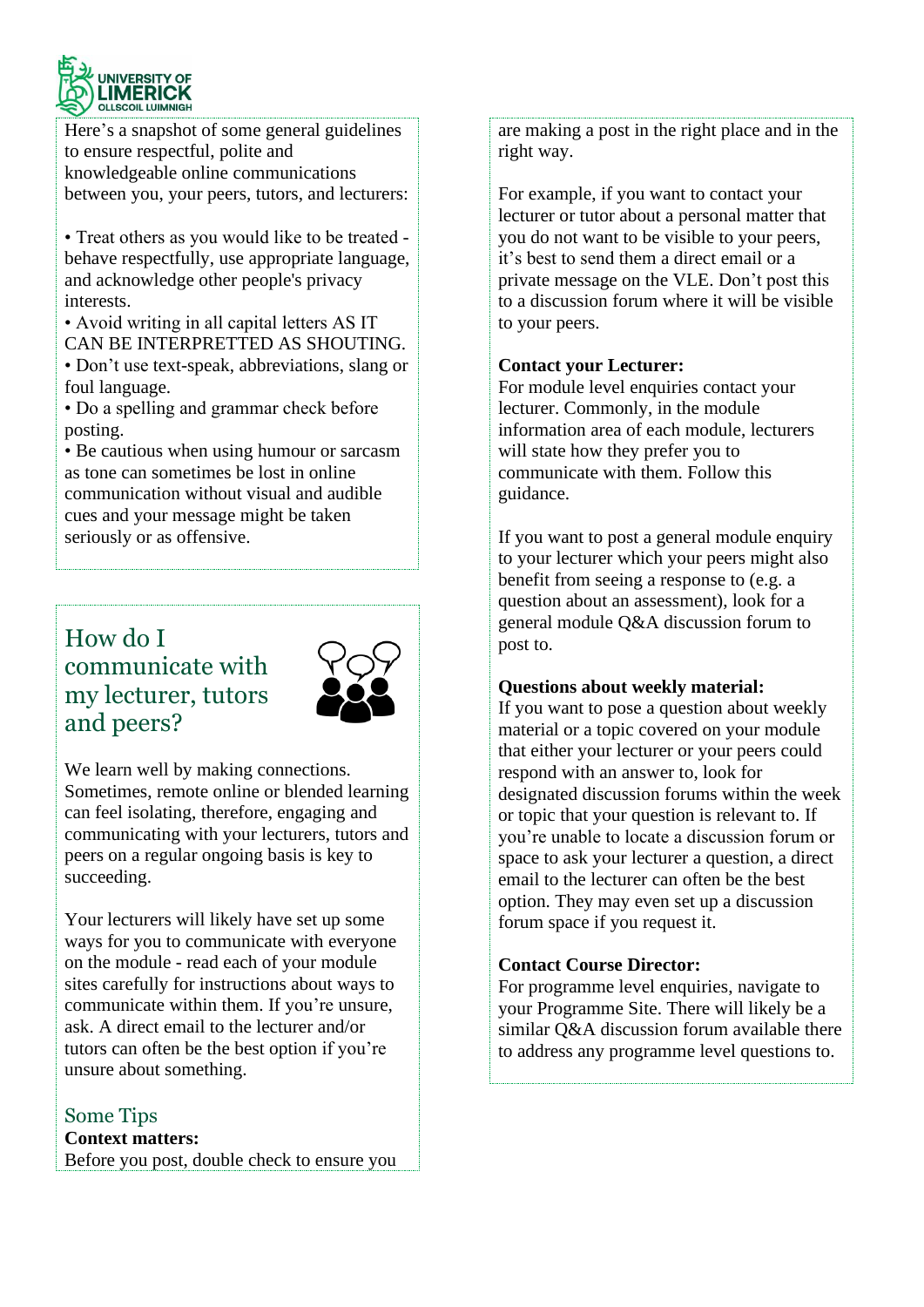

## <span id="page-4-0"></span>How can I stay connected and be 'visible' in my online



### interactions?

Staying connected and being 'visible' in a remote online or blended learning context will require your regular active participation. You will be expected to be regularly active on all of your modules.

You can do this by

- accessing and interacting with all online resources and materials on your module,
- posting and replying to comments in discussion forums and chats,
- attending and being present in your synchronous online class sessions,
- responding to the lecturers prompts and questions in a synchronous online class session when asked, and
- completing tasks, activities, and assessments you have been assigned with.

Your lecturers and tutors will be able to see your activity on the VLE to check that you are maintaining pace with the module or if you are falling behind.

There may be times when you are expected to communicate asynchronously, or not in "real-time", for example by posting comments and responses to a discussion forum; and synchronously, in "real-time", for example in a live online class lecture or tutorial. Depending on the way your lecturer wants interaction to happen, you may be asked to use a text chat area, your microphone, or your webcam video. Be prepared for this.

## <span id="page-4-1"></span>How can I manage my time and self-regulate my workload?



During your programme you will continuously encounter coursework that will require you to engage with resources and material, your lecturers, and with your peers, online.

Be strategic and set a schedule. The importance of being able to set aside adequate time for tasks, to manage how you spend your time, and to selfregulate your learning in a remote online or blended learning context is vital.

In traditional face-to-face teaching, lectures and tutorials are often set for a predetermined period at a given location. In remote online or blended learning experiences, when you decide to access your module sites and where you access them from, can largely be left up to you.

This freedom and flexibility can be a great advantage to many, however, for some it can also be quite challenging. In order to get your module work done, it's important that you endeavour to keep up with the pace of them and to appropriately manage your own time. Work can begin to pile up as a result of not regularly checking in with your Programme and Module Sites.

Some simple actions to help you to manage your time efficiently could be to set up and use an online calendar and/or a study scheduler to help you to track the tasks you need to work on and the time you need to spend on your studies.

Tools such as these allow you to designate time on a daily basis to check in with each of your modules, and importantly, to keep track of and follow through on any individual and group tasks and activities that you have been assigned in your studies. Setting this up for your studies as early as you can could save you and your peers some anxiety and frustration.